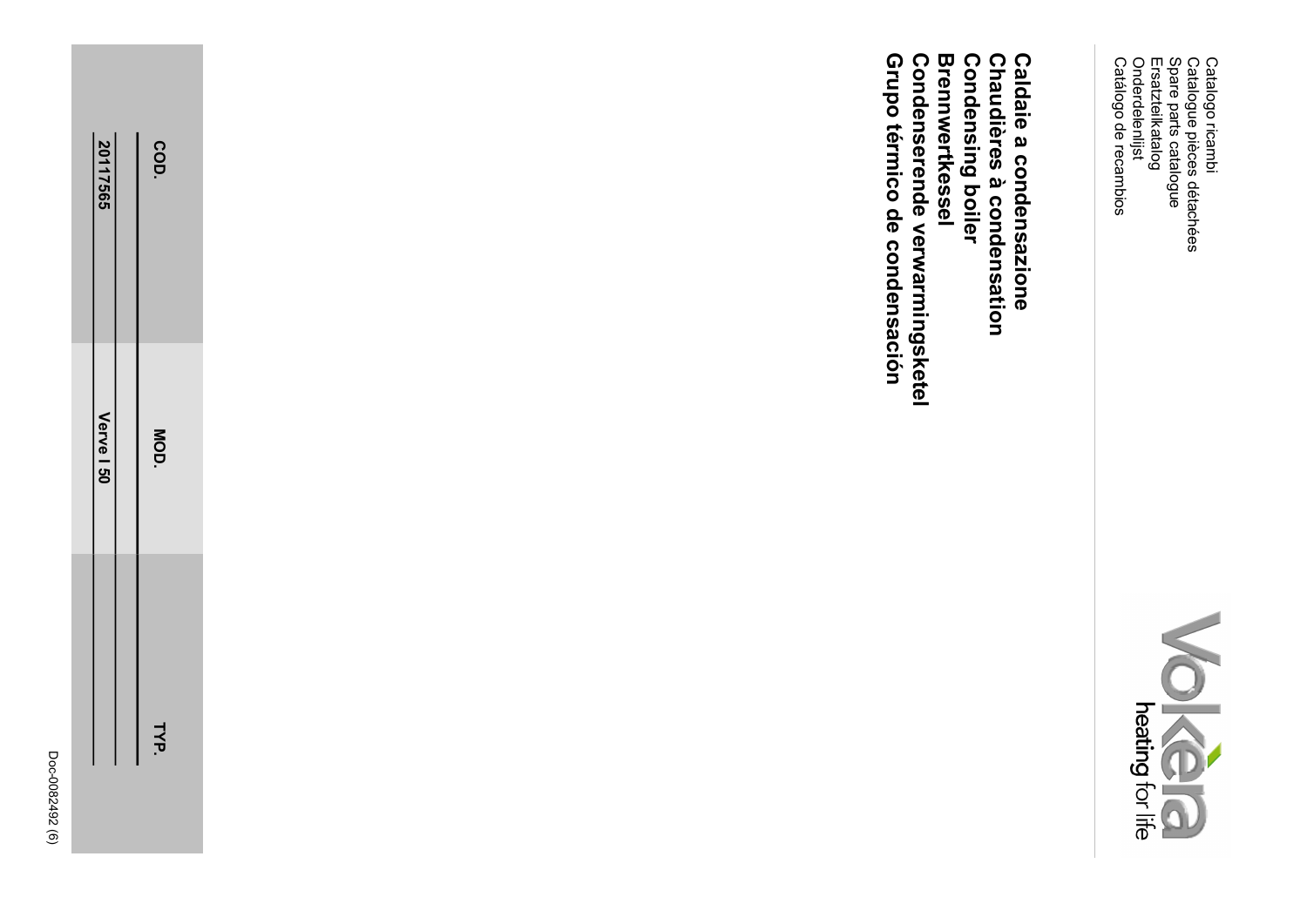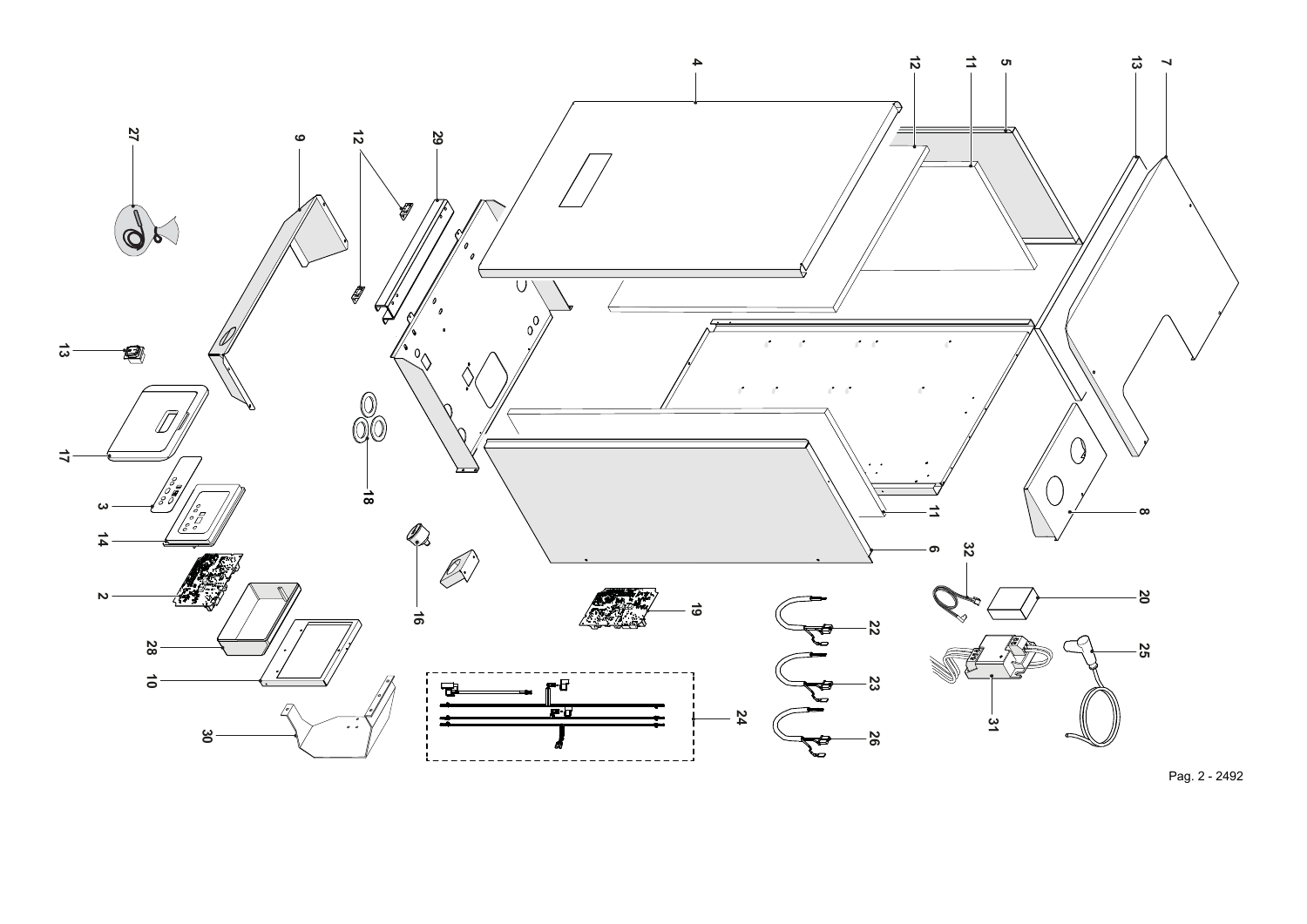| N.              | COD.       | $\rm ^{\rm c}$ | 20117565  | <b>DESCRIZIONE</b>        | <b>DESCRIPTION</b>              | <b>DESCRIPTION</b>                | <b>BESCHREIBUNG</b>               | <b>BESCHRIJVING</b>             | <b>DESCRIPCIÓN</b>      |  |
|-----------------|------------|----------------|-----------|---------------------------|---------------------------------|-----------------------------------|-----------------------------------|---------------------------------|-------------------------|--|
| $\overline{1}$  | R105906    |                | $\bullet$ | Interruttore on-off verde | Interrupteur on/off             | Switch                            | On-/Off-Schalter                  | On-off schakelaar               | Interruptor on-off      |  |
| $\overline{2}$  | 20125384   |                | $\bullet$ | Scheda madre              | Fiche de contrôle               | Printed circuit board             | Steuerkarte                       | Controlekaart                   | Tarjeta                 |  |
| 3               | 20125385   |                | $\bullet$ | Adesivo                   | Adhésif                         | Adhesive                          | Klebstreifen                      | Tape                            | Adhesivo                |  |
| $\overline{4}$  | 20125347   |                | $\bullet$ | Pannello frontale         | Panneau frontal                 | Front panel                       | Frontplatte                       | Voorpaneel                      | Panel frontal           |  |
| 5               | 20125362   |                | $\bullet$ | Pannello sinistro         | Panneau de gauche               | Left panel                        | Linke Blende                      |                                 | Panel izquierdo         |  |
| $6\phantom{1}6$ | 20125363   |                | $\bullet$ | Pannello destro           | Panneau de droite               | <b>Right panel</b>                | <b>Rechte Blende</b>              | Rechter paneel                  | Panel derecho           |  |
| $\overline{7}$  | 20125364   |                | $\bullet$ | Pannello superiore        | Panneau supérieur               | Upper panel                       | Paneel oben                       | Bovenpaneel                     | Panel superior          |  |
| 8               | 20125365   |                | $\bullet$ | Pannello coperchio        | Panneau couvercle               | Cover panel                       | Deckel                            | Deksel                          | Panel y tapa            |  |
| 9               | 20125366   |                | $\bullet$ | Pannello copriattacchi    | Panneau couvrir les<br>attaques | Fitting cover panel               | Verkleidung Abdeck                | Afdekkingpaneel                 | Panel cubre conexiones  |  |
| 10              | 20125367   |                | $\bullet$ | Pannello porta schede     | Panneau                         | Panel                             | Paneel                            | Paneel                          | Panel                   |  |
| 11              | 20125369   |                | $\bullet$ | Coibentazione             | Protection                      | Insulation                        | Isolierung                        | Isolatie                        | Aislamiento             |  |
| 12              | 20125370   |                | $\bullet$ | Coibentazione             | Protection                      | Insulation                        | Isolierung                        | Isolatie                        | Aislamiento             |  |
| 13              | 20125371   |                | $\bullet$ | Coibentazione             | Protection                      | Insulation                        | Isolierung                        | Isolatie                        | Aislamiento             |  |
| 14              | 20125396   |                | $\bullet$ | Coperchio                 | Coouvercle                      | Cover                             | Deckel                            | <b>Deksel</b>                   | Tapa                    |  |
| 15              | 20120283   |                | $\bullet$ | Cerniera                  | Charniere                       | Hinge                             | Scharniereinheit                  | Scharnier                       | Bisagra                 |  |
| 16              | R106988    |                | $\bullet$ | Idrometro                 | Hydromètre                      | Pressure gauge                    | Flusspegel                        | Hydrometer                      | Hidrómetro              |  |
| 17              | 20125398   |                | $\bullet$ | Assieme cornice           | Support                         | Digital display frame<br>assembly | Satz Rahmen                       | Complete lijst                  | Unidad marco            |  |
| 18              | R.PASSAFI1 |                | $\bullet$ | Passacavo                 | Passe fils                      | Fairlead                          | Kabeldurchführung                 | Kabeldoorvoer                   | Anillo pasacable        |  |
| 19              | 20135087   |                | $\bullet$ | Scheda controllo zona     | Fiche de contrôle               | Printed circuit board             | Steuerkarte                       | Controlekaart                   | Tarjeta control         |  |
| 20              | R106967    |                | $\bullet$ | Trasformatore accensione  | Transformateur d<br>'allumage   | Ignition transformer              | Zündtransformator                 | Aansteektransformator           | Transformador encendido |  |
| 22              | 20125388   |                | $\bullet$ | Cablaggio scheda          | Cablage électrique              | Wiring harness                    | Verkabelung                       | Bekabeling kaart                | Cableado tarjeta        |  |
| 23              | 20125386   |                | $\bullet$ | Cablaggio circolatore     | Câblage complet                 | Pump cable                        | Anlagenumlaufpumpe<br>verkabelung | Bekabeling<br>circulatieeenheid | Cableado bomba          |  |
| 24              | 20125387   |                | $\bullet$ | Cablaggio alimentazione   | Cablage alimentation            | Power wiring harness              | Speiseverkabelung                 | Bekabeling voeding              | Cableado alimentación   |  |
| 25              | R106976    |                | $\bullet$ | Cavo accensione           | Cable d'allumage                | Ignition cable                    | Zündkabel                         | Startkabel                      | Cable encendido         |  |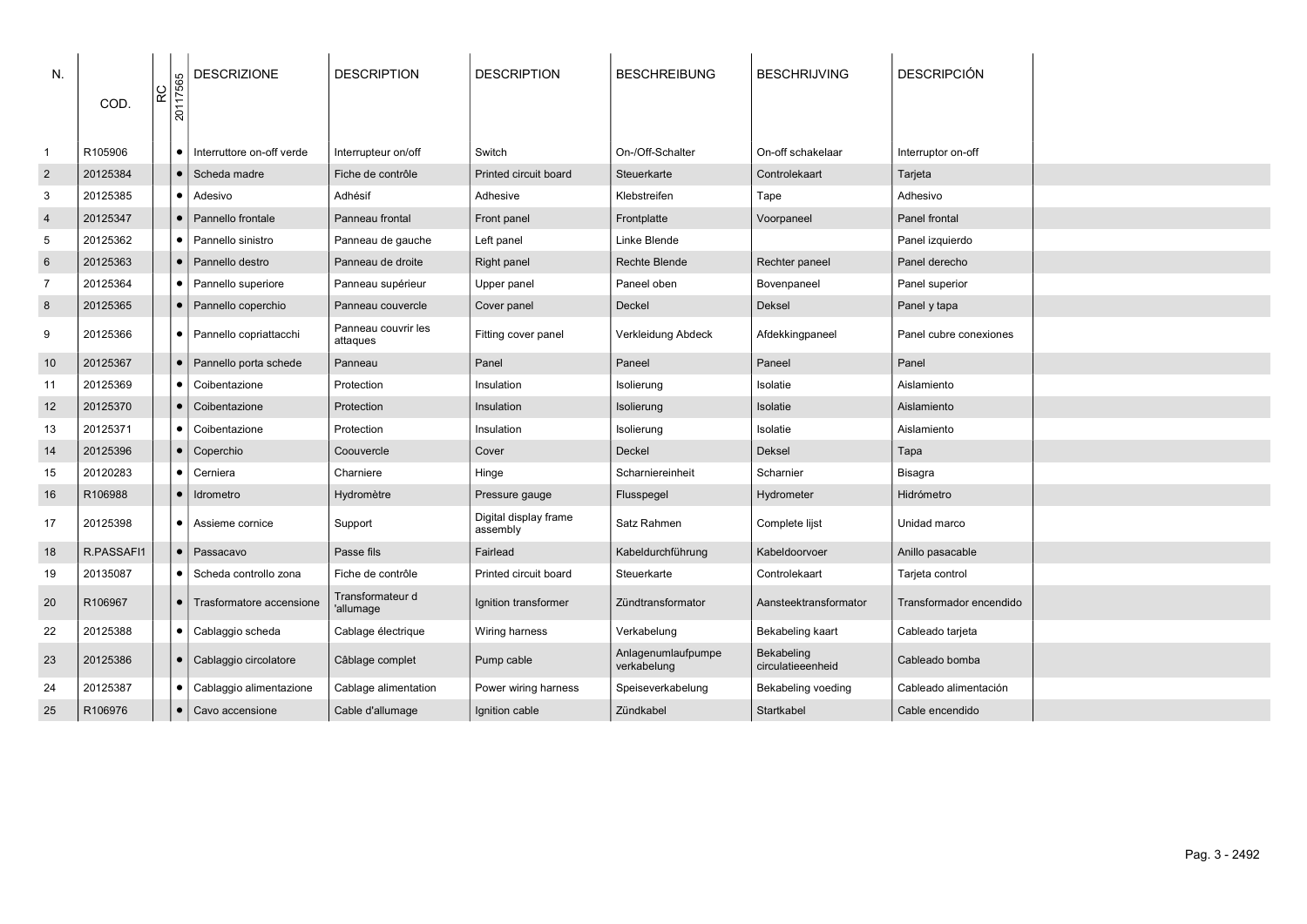| N. |          |                                | <b>DESCRIZIONE</b>                  | <b>DESCRIPTION</b>                  | <b>DESCRIPTION</b>    | <b>BESCHREIBUNG</b>          | <b>BESCHRIJVING</b>      | <b>DESCRIPCIÓN</b>        |  |
|----|----------|--------------------------------|-------------------------------------|-------------------------------------|-----------------------|------------------------------|--------------------------|---------------------------|--|
|    | COD.     | RC<br>117565<br>$\overline{5}$ |                                     |                                     |                       |                              |                          |                           |  |
| 26 | 20127825 |                                | $\bullet$   Cablaggio alimentazione | Cablage alimentation                | Power wiring harness  | Speiseverkabelung            | Bekabeling voeding       | Cableado alimentación     |  |
| 27 | R105924  |                                | $\bullet$ Sonda temperatura         | Sonde température                   | Temperature detector  | Sonde                        | Sonde                    | Sonda temperatura         |  |
| 28 | 20125399 |                                | $\bullet$   Fondo quadro elettrico  | Fond boite électrique               | Bottom electrical box | Elektrisher kastenboden      | Elektrishe kastbodem     | Fondo cuadro eléctrico    |  |
| 29 | 20152115 |                                | $\bullet$ Supporto                  | Support                             | Support               | Halter                       | Steun                    | Soporte                   |  |
| 30 | 20152119 |                                | $\bullet$ Staffa                    | Etrier                              | <b>Bracket</b>        | Halteblech                   | Beugel                   | Abrazadera                |  |
| 31 | 20165453 |                                | $\bullet$ Filtro antidisturbo       | Filtre antiparasite                 | Interference filter   | Entstörfilter                | Interferentiefilter      | Filtro antiinterferencias |  |
| 32 | 20168280 | $\bullet$                      | Cablaggio trasformatore             | Cablage électrique<br>tranformateur | Transformer wiring    | Transformator<br>Verkabelung | Bekabeling transformator | Cableado transformador    |  |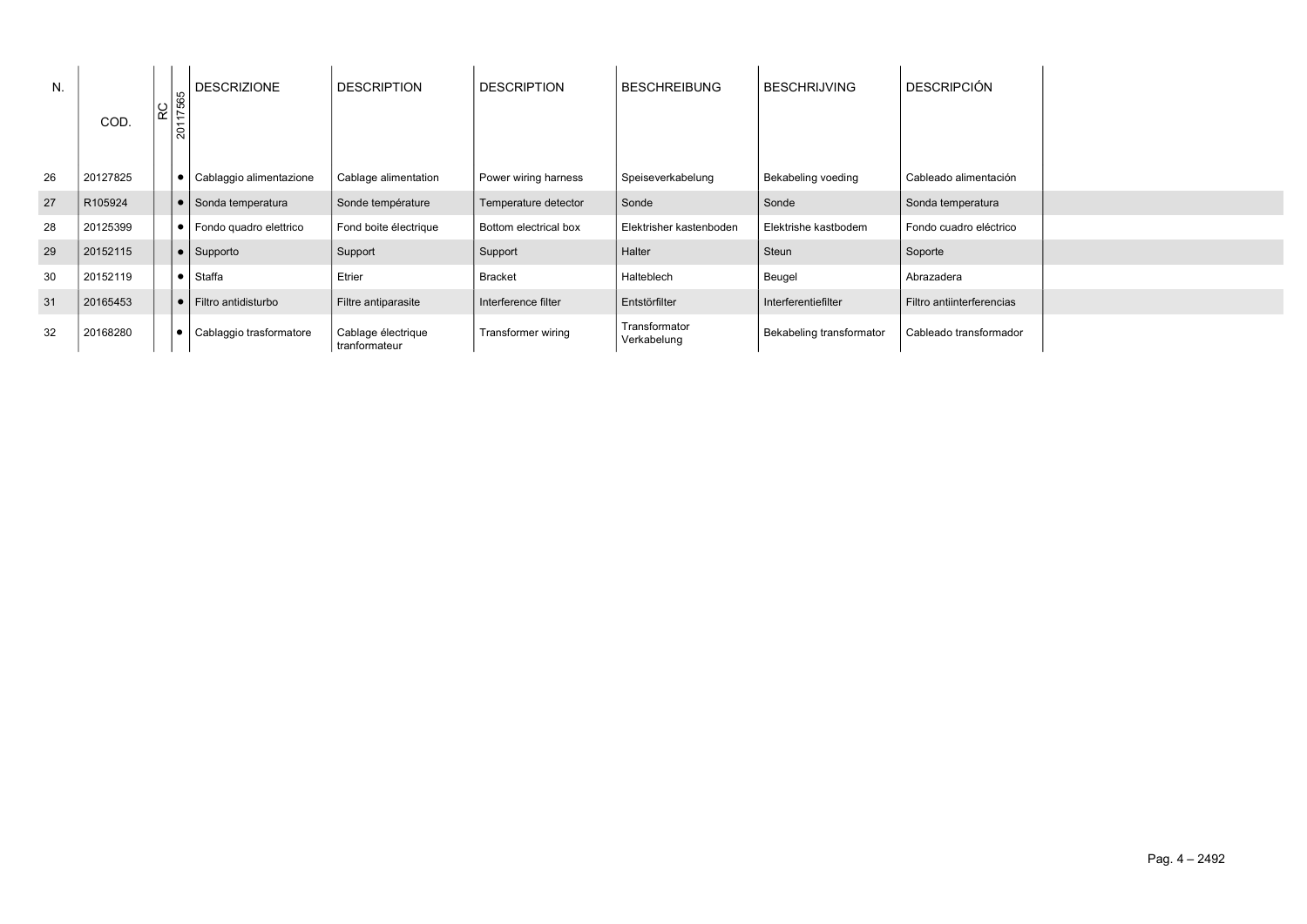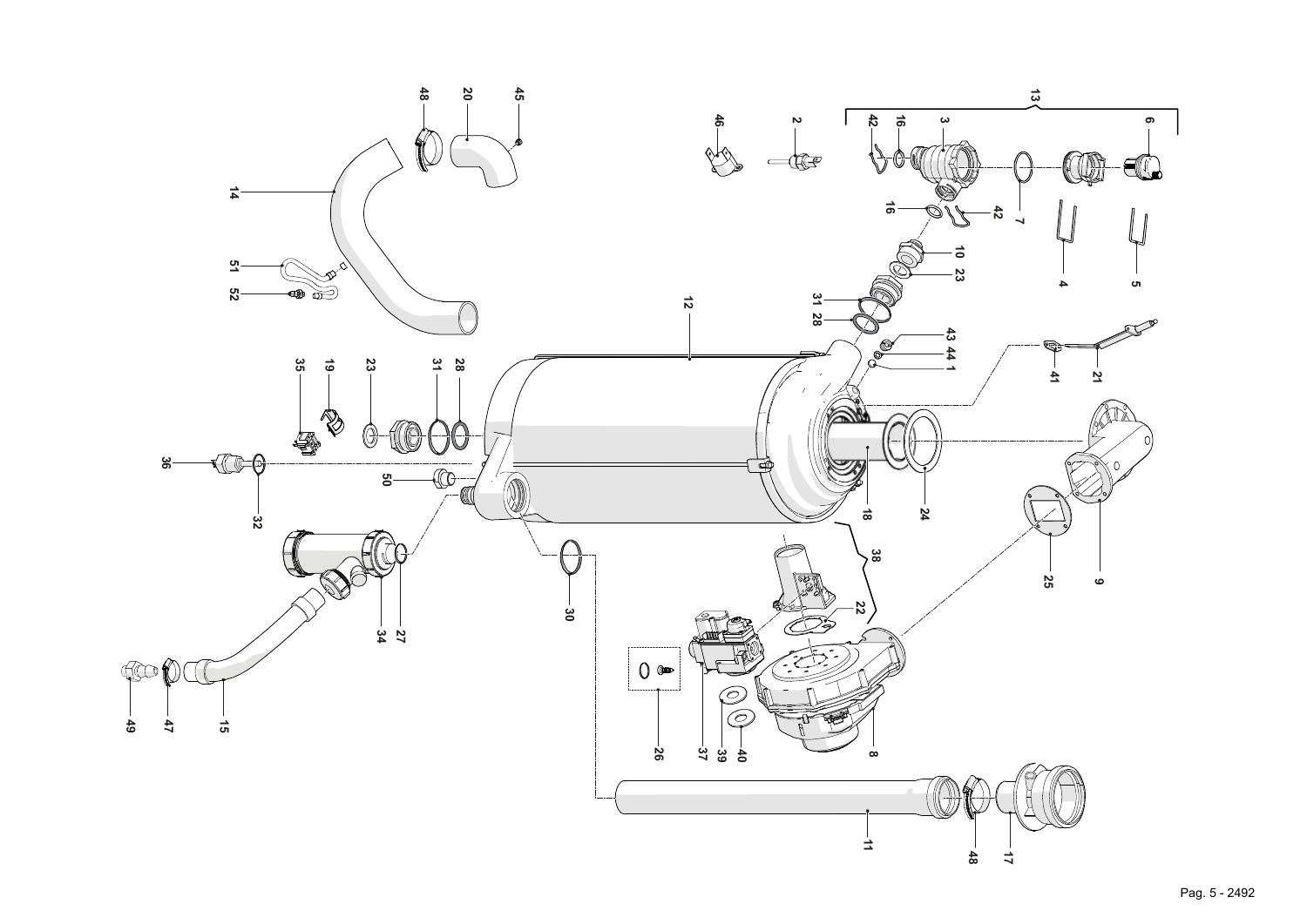| N.              | COD.     | ဥ | 20117565  | <b>DESCRIZIONE</b>                    | <b>DESCRIPTION</b>                 | <b>DESCRIPTION</b>                  | <b>BESCHREIBUNG</b>               | <b>BESCHRIJVING</b>                  | <b>DESCRIPCIÓN</b>                      |  |
|-----------------|----------|---|-----------|---------------------------------------|------------------------------------|-------------------------------------|-----------------------------------|--------------------------------------|-----------------------------------------|--|
| $\mathbf{1}$    | R106982  |   | $\bullet$ | Vetro visore fiamma                   | Verre                              | Glass                               | Glas                              | Glas                                 | Vidrio                                  |  |
| $\overline{2}$  | 20097167 |   | $\bullet$ | Sonda temperatura NTC                 | Sonde NTC                          | NTC-sensor                          | NTC sonde                         | NTC sonde                            | Sonda NTC                               |  |
| $\overline{4}$  | 20019767 |   | $\bullet$ | Molletta                              | Clip fixation                      | Clip                                | Feder                             | Klem                                 | Pinza                                   |  |
| $5\phantom{.0}$ | 20120828 |   |           | Molletta fissaggio tappo<br>degas.    | Clip fixation                      | Clip                                | Feder                             | Klem                                 | Pinza                                   |  |
| 6               | 20147535 |   | $C \cdot$ | Valvola sfogo aria                    | Purgeur automatique                | Air vent valve                      | Entlüftungsventil                 | Lucht ontluchtingsventiel            | Válvula aire                            |  |
| $\overline{7}$  | 20125374 |   | $\bullet$ | Anello OR                             | O-Ring                             | O-Ring                              | O-Ring                            | O-Ring                               | O-Ring                                  |  |
| 8               | 20017385 |   | $\bullet$ | Ventilatore                           | Ventilateur                        | Fan                                 | Lüfter                            | Ventilator                           | Ventilador                              |  |
| $9\,$           | 20125375 |   | $\bullet$ | Testa bruciatore                      | <b>Brûleur</b>                     | <b>Burner</b>                       | <b>Brenner</b>                    | <b>Brander</b>                       | Quemador                                |  |
| 10              | 20125376 |   | $\bullet$ | Raccordo degasatore                   | Raccord dégazeur                   | Connection degasser                 | Entgaseranschluss                 | Ontgasseraansluiting                 | Racor desgasificador                    |  |
| 11              | 20125391 |   | $\bullet$ | Tubo scarico fumi                     | Tube évacuation fumées             | Exhaust tube                        | Rauchablassrohr                   | Rookafvoerbuis                       | Tubo descarga humos                     |  |
| 12              | 20125389 |   | $\bullet$ | Scambiatore condensante               | Echangeur condensant               | Condensing exchanger                | Kondensaustauscher                | Condensatie wisselaar                | Cambiador condensante                   |  |
| 13              | 20125393 |   | $\bullet$ | Degasatore                            | Dégazeur                           | Degasser                            | Entgaser                          | Ontgasser                            | Desgasificador                          |  |
| 14              | 20125394 |   | $\bullet$ | Tubo aspirazione                      | Tube arrivee                       | Suction pipe                        | Ansaugrohre                       | Aanzuigbuis                          | Tubo aspiración                         |  |
| 15              | 20125397 |   | $\bullet$ | Tubo scarico condensa                 | Tube évacuation<br>condensation    | Condensing pipe                     | Kondensablassrohr                 | Condensafvoerbuis                    | Tubo descarga<br>condensación           |  |
| 16              | R6898    |   | $\bullet$ | Anello di tenuta                      | O-ring                             | O-ring                              | O-ring                            | Pakkingring                          | O-ring                                  |  |
| 17              | 20125373 |   | $\bullet$ | Adattatore 50-80                      | Adaptateur                         | Adapter                             | Adapter                           | Adapter                              | Adaptador                               |  |
| 18              | 20130891 |   | $\bullet$ | Bruciatore premix                     | Brûleur premix                     | Premix burner                       | Premixbrenner                     | Premixbrander                        | Quemador premix                         |  |
| 19              | 20125236 |   | $\bullet$ | Molletta                              | Clip fixation                      | Clip                                | Feder                             | Klem                                 | Pinza                                   |  |
| 20              | 20120069 |   | $\bullet$ | Curva                                 | Courbe                             | Bend                                | Bogen                             | Kromme                               | Curva                                   |  |
| 21              | R105914  |   | $\bullet$ | Elettrodo accensione e<br>rilevazione | Electrode<br>d'allumage/ionisation | Electrode ignition and<br>detection | Zündelektrode                     | Ontsteking- en<br>onderzoekelektrode | Electrodo encendido y<br>detección      |  |
| 22              | 20102384 |   | $\bullet$ | Guarnizione venturi                   | Joint                              | Washer                              | Dichtung                          | Venturipakking                       | Junta venturi                           |  |
| 23              | 20102374 |   | $\bullet$ | Guarnizione                           | Joint                              | Washer                              | Dichtung                          | Pakking                              | Junta                                   |  |
| 24              | R105917  |   | $\bullet$ | Guarnizione                           | Joint                              | Washer                              | Dichtung                          | Pakking                              | Junta                                   |  |
| 25              | 20126581 |   | $\bullet$ | Guarnizione                           | Joint                              | Washer                              | Dichtung                          | Pakking                              | Junta                                   |  |
| 26              | R105908  |   | $\bullet$ | Kit guarnizioni e vite per<br>venturi | Kit garniture vis pour<br>venturi  | Venturi tube screw washer           | Dichtung Schrauben für<br>Venturi | Kit schroefpakkingen voor<br>venturi | Kit de tornillos de la junta<br>Venturi |  |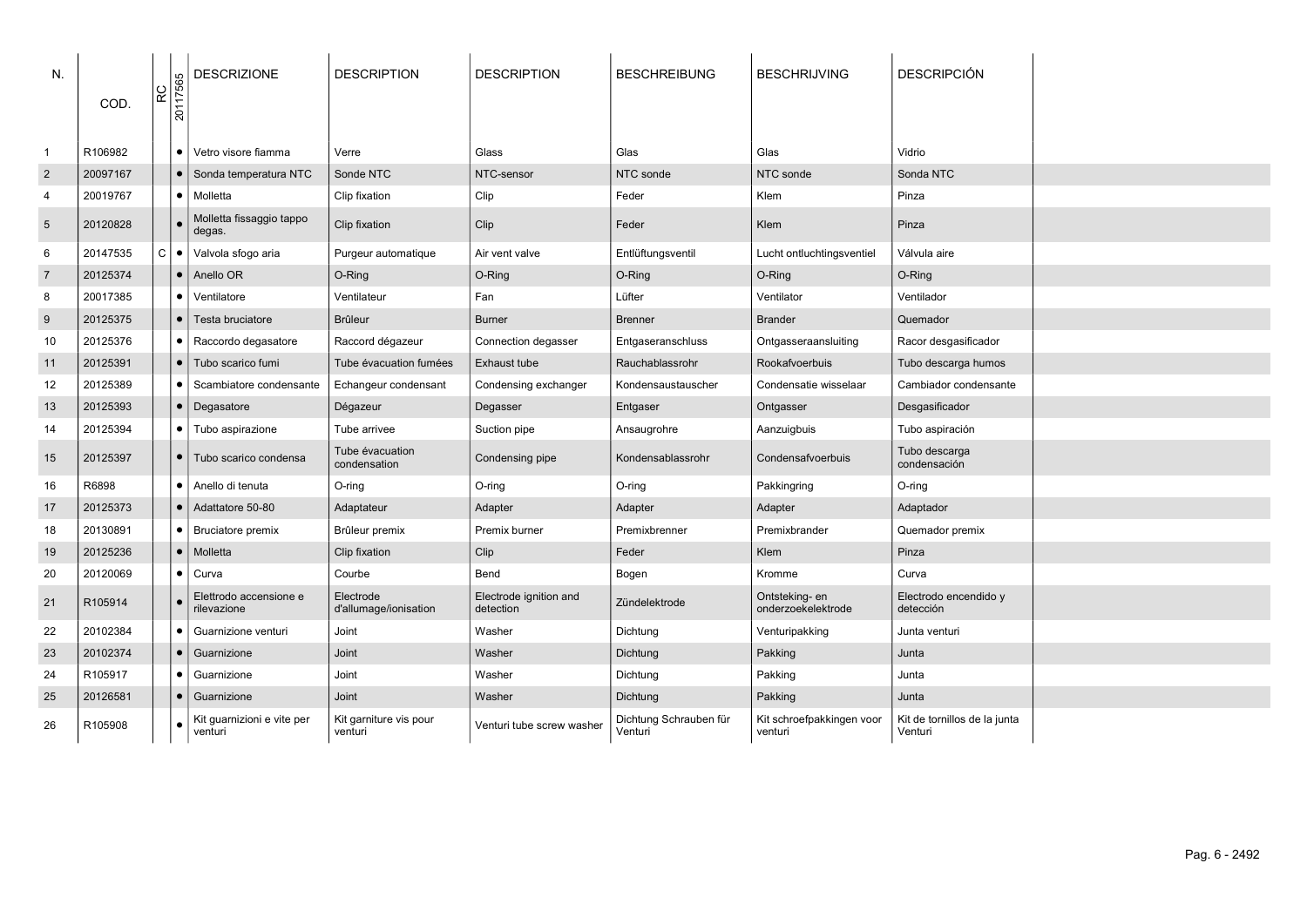| N. | COD.       | RC | 20117565  | <b>DESCRIZIONE</b>                    | <b>DESCRIPTION</b>             | <b>DESCRIPTION</b>      | <b>BESCHREIBUNG</b> | <b>BESCHRIJVING</b>  | <b>DESCRIPCIÓN</b>           |  |
|----|------------|----|-----------|---------------------------------------|--------------------------------|-------------------------|---------------------|----------------------|------------------------------|--|
| 27 | 20123021   |    | $\bullet$ | O-Ring                                | O-Ring                         | O-ring                  | O-Ring              | O-ring               | O-ring                       |  |
| 28 | R.ORING125 |    | $\bullet$ | O-Ring                                | O-Ring                         | O-ring                  | O-Ring              | O-ring               | O-ring                       |  |
| 30 | 20102381   |    | $\bullet$ | Guarnizione scarico fumi              | Joint évacuation fumée         | Washer                  | Dichtung            | Pakking rookafvoer   | Junta descarga humos         |  |
| 31 | 20101600   |    | $\bullet$ | O-Ring                                | O-Ring                         | O-ring                  | O-Ring              | O-ring               | O-ring                       |  |
| 32 | R.ORING128 |    | $\bullet$ | O-Ring                                | O-Ring                         | O-ring                  | O-Ring              | O-ring               | O-ring                       |  |
| 33 | 20125390   |    | $\bullet$ | Coibentazione                         | Protection                     | Insulation              | Isolierung          | Isolatie             | Aislamiento                  |  |
| 34 | R.SCARIC20 |    | $\bullet$ | kit evacuazione condensa              | Kit évacuation<br>condensation | Condensation outlet kit | Kondensablass       | Kit condensafvoer    | Kit descarga<br>condensación |  |
| 35 | R107052    |    | $\bullet$ | Sonda a contatto                      | Sonde                          | Detector                | Sonde               | Sonde                | Sonda                        |  |
| 36 | 20049604   |    | A   ●     | Sonda temperatura NTC                 | Sonde NTC                      | NTC sensor              | NTC-Sonde           | NTC sonde            | Sonda NTC                    |  |
| 37 | R106250    |    | $\bullet$ | Valvola gas                           | Vanne gaz                      | Gas valve               | Gasventil           | Gasklep              | Válvula gas                  |  |
| 38 | R105932    |    | $\bullet$ | Venturi                               | Venturi                        | Venturi tube            | Venturi             | Venturi              | Venturi                      |  |
| 39 | 20042393   |    | $\bullet$ | Diaframma                             | Diaphragme                     | Diaphragm               | Diaphragma          | Diafragma            | Diafragma                    |  |
| 40 | 20125704   |    | $\bullet$ | Diaframma                             | Diaphragme                     | Diaphragm               | Diaphragma          | Diafragma            | Diafragma                    |  |
| 41 | 20102379   |    | $\bullet$ | Guarnizione candela                   | Joint                          | Washer                  | Dichtung            | Bougie pakking       | Junta bujía                  |  |
| 42 | R10024958  |    | $\bullet$ | Molletta                              | Clip fixation                  | Clip                    | Feder               | Klem                 | Pinza                        |  |
| 43 | 20039359   |    | $\bullet$ | Kit vetrino ispezione                 | Kit viseur                     | Glass kit               | Kontrollglas        | Kit inspectieglaasje | <b>Kit cristal</b>           |  |
| 44 | R104462    |    | $\bullet$ | Guarnizione                           | Joint                          | Washer                  | Dichtung            | Pakking              | Junta                        |  |
| 45 | R.006201   |    | $\bullet$ | Resca                                 | Mamelon                        | Fitting                 | Kupplung            | Koppeling            | Racor                        |  |
| 46 | R105926    | A  | $\bullet$ | Termostato                            | Thermostat                     | Thermostat              | Thermostat          | Thermostaat          | Termostato                   |  |
| 47 | 20098032   |    | $\bullet$ | Fascetta                              | Collier                        | Clamp                   | Schelle             | Klem                 | Abrazadera                   |  |
| 48 | 20098050   |    | $\bullet$ | Fascetta                              | Collier                        | Clamp                   | Schelle             | Klem                 | Abrazadera                   |  |
| 49 | R105911    |    | $\bullet$ | Resca in plastica scarico<br>condensa | Mamelon plastique              | <b>Plastic fitting</b>  | Kunststoffkupplung  | Kunststof koppeling  | Racor plàstico               |  |
| 50 | 20116714   |    | $\bullet$ | Tappo filettato                       | Bouchon                        | Plug                    | Deckel              | Dop                  | Tapón                        |  |
| 51 | 20130894   |    | $\bullet$ | Tubo silicone                         | Tube                           | Pipe                    | Rohr                | <b>Buis</b>          | Tubo                         |  |
| 52 | 20130893   |    |           | Resca in plastica scarico<br>condensa | Mamelon plastique              | <b>Plastic fitting</b>  | Kunststoffkupplung  | Kunststof koppeling  | Racor plàstico               |  |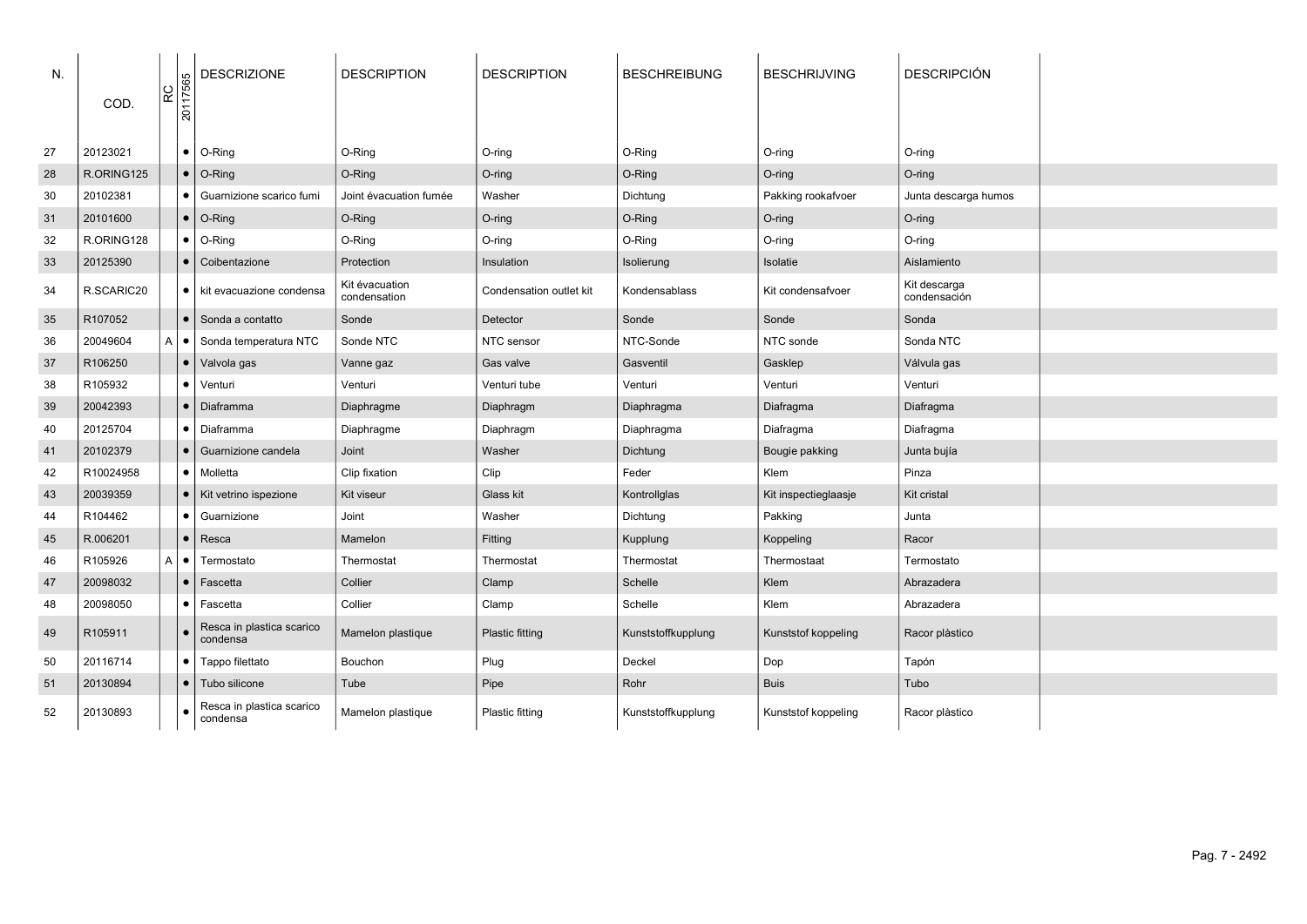

Pag. 8 - 2492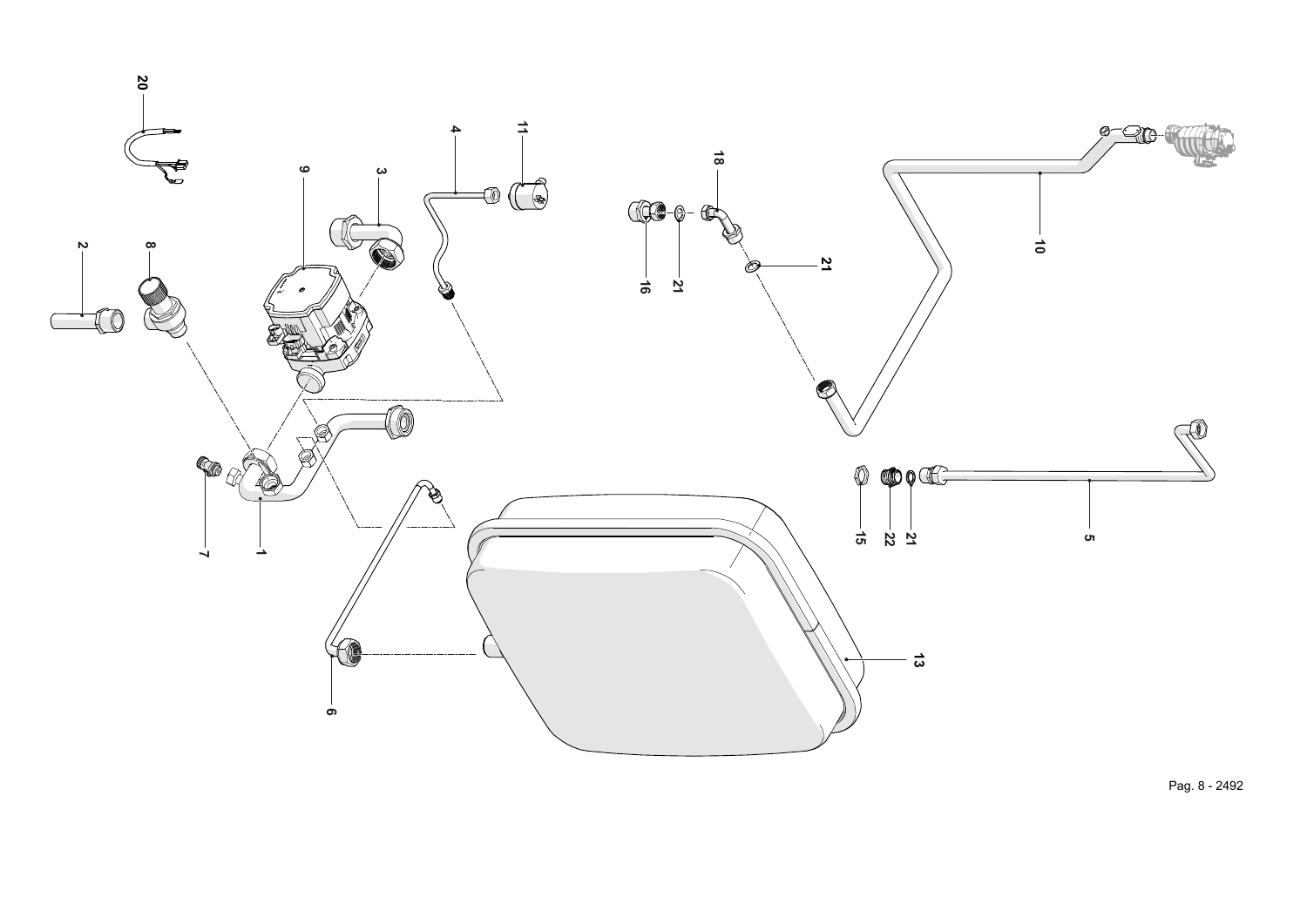| N.               | COD.     | RC | 20117565  | <b>DESCRIZIONE</b>              | <b>DESCRIPTION</b>    | <b>DESCRIPTION</b>      | <b>BESCHREIBUNG</b>  | <b>BESCHRIJVING</b> | <b>DESCRIPCIÓN</b>                |  |
|------------------|----------|----|-----------|---------------------------------|-----------------------|-------------------------|----------------------|---------------------|-----------------------------------|--|
|                  | 20125378 |    |           | $\bullet$   Tubo ingresso acqua | Tube eau d'admission  | Inlet water pipe        | Wasser Einlassrohr   | Ingangbuis          | Tubería de entrada de<br>agua     |  |
| $\overline{2}$   | 20125379 |    | $\bullet$ | Tubo scarico                    | Tuyau évacuation      | Drainage pipe           | Auspuffrohr          | Uitlaatpijp         | Tubo de vaciado                   |  |
| 3                | 20125380 |    |           | $\bullet$   Tubo ritorno        | Tube retour           | Return pipe             | Rücklaufrohr         | Terugvoerbuis       | Tubo retorno                      |  |
| $\overline{4}$   | 20125381 |    |           | • Tubo pressostato              | Tube                  | Pipe                    | Rohr                 | <b>Buis</b>         | Tubo                              |  |
| 5                | 20125382 |    |           | $\bullet$ Tubo gas              | Tube gaz              | Gas pipe                | Gasrohr              | Gasbuis             | Tubo gas                          |  |
| $6\phantom{1}6$  | 20126662 |    |           | $\bullet$ Tubo vaso espansione  | Tube vase d'expansion | Expansion vessel pipe   | Rohr Expansionsgefäß | Buis expansievat    | Tubo del depósito de<br>expansión |  |
| $\overline{7}$   | R105912  |    |           | $\bullet$ Rubinetto scarico     | Robinet de vidange    | Cock                    | Abflussventil        | Afvoerkraan         | Grifo descarga                    |  |
| $\boldsymbol{8}$ | R.012432 |    | $\bullet$ | Valvola sicurezza               | Soupape de sureté     | Safety valve            | Sicherheitsventil    | Veiligheidsklep     | Válvula de seguridad              |  |
| 9                | 20125392 |    |           | $\bullet$   Circolatore         | Circulateur           | Pump                    | Anlagenumlaufpumpe   | Circulatiepompen    | Circulador                        |  |
| 10               | 20125377 |    |           | $\bullet$   Tubo acqua uscita   | Tube sortie eau       | Outlet water pipe       | Ausgangsrohr wasser  | Afvoerbuis          | Tubo agua salida                  |  |
| 11               | B81510   |    |           | $\bullet$   Pressostato         | Pressostat            | Pressure                | Druckwächter         | <b>Drukmeter</b>    | Presostato                        |  |
| 13               | 20011252 |    | $\bullet$ | Vaso espansione                 | Vase d'expansion      | <b>Expansion vessel</b> | Expansionsgefäß      | Expansievat         | Depósito de expansión             |  |
| 15               | 20123149 |    |           | $\bullet$   Controdado 3/4"     | Contre écrou 3/4      | 3/4" locknut            | Gegenmutter 3/4      | 3/4 contramoer      | Contratuerca 3/4                  |  |
| 16               | 20125751 |    | $\bullet$ | Tubo uscita                     | Tube sortie           | Pipe                    | Ausgangsrohr         | Afvoerbuis          | Tubo salida                       |  |
| 18               | 20125383 |    |           | $\bullet$   Tubo mandata        | Tube départ           | Pipe                    | Vorlaufrohr          | Toevoerbuis         | Tubo ida                          |  |
| 21               | 20102376 |    | $\bullet$ | Guarnizione                     | Joint                 | Gasket                  | <b>Dichtung</b>      | Pakking             | Junta                             |  |
| 22               | 20151601 |    |           | $\bullet$   Nipple              | Nipple                | Nipple                  | Nippel               | Nippel              | Niple                             |  |